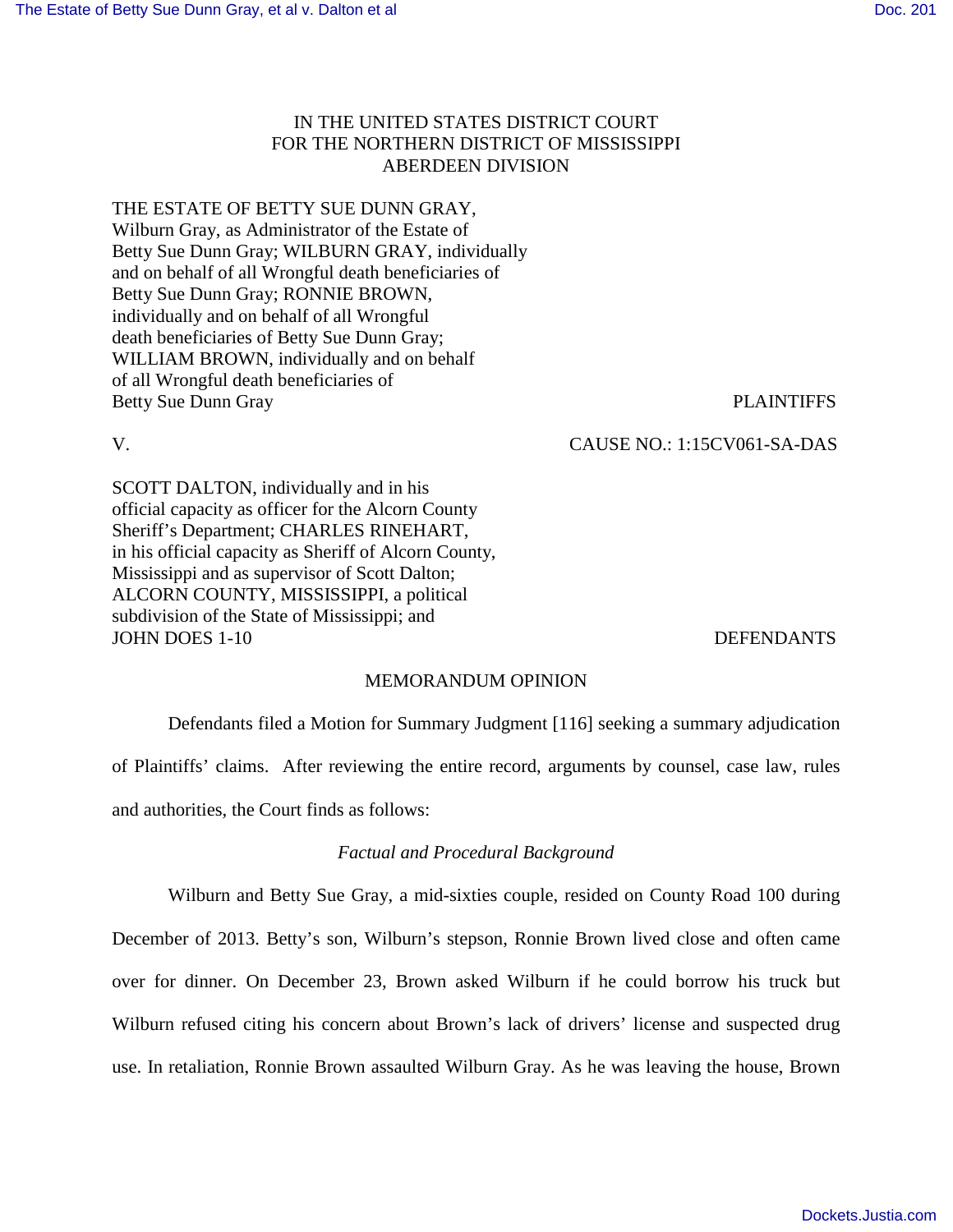told Gray he would be back shortly and threatened to cause physical damage to his truck at that time. Wilburn Gray called 911 and told the dispatcher that he did not have an emergency but wished to talk to a deputy about a problem he was having with his stepson. He informed the dispatcher that his stepson was not currently at his house.

At around 7:15 pm, the 911 dispatcher called for a deputy to go take the report of the disturbance at Gray's address. Deputy Scott Dalton responded that he was on his way to the address. As the call was not of an emergency nature, Dalton did not use blue lights or sirens to signal his approach. He parked his cruiser behind an SUV parked in the carport of the Gray house. After returning a text from his wife, Deputy Dalton contends he could see two people sitting in recliners through the front window of the Gray residence. There were no outside lights or street lights, and the house was lit from within. Dalton approached the house door off of the carport by walking between the SUV parked in the carport and the house. The door to the interior of Gray's house is located in the upper right hand corner of the wall to the right of the parked SUV. Dalton claims the glass door which opens into the carport was closed, but the wood door behind the glass door, which opened into the house, was open.

The facts as relayed by both parties vary wildly from this point.

Dalton claims he was approached by Betty Gray who opened the glass door and spoke to him. Deputy Dalton stated that he told Betty Gray that he was with the Sheriff's Department at that time. Dalton also contends that at that angle, Dalton could see Wilburn Gray sitting in his recliner. He reported seeing Wilburn Gray reach over to a side table, grab a gun, and cock it. Dalton submits that he warned Wilburn Gray to put down the gun and told Wilburn Gray that he was with the Sheriff's Department at least three times before Wilburn Gray "came very aggressively toward the door." Dalton then pulled his duty weapon and fired two shots as Dalton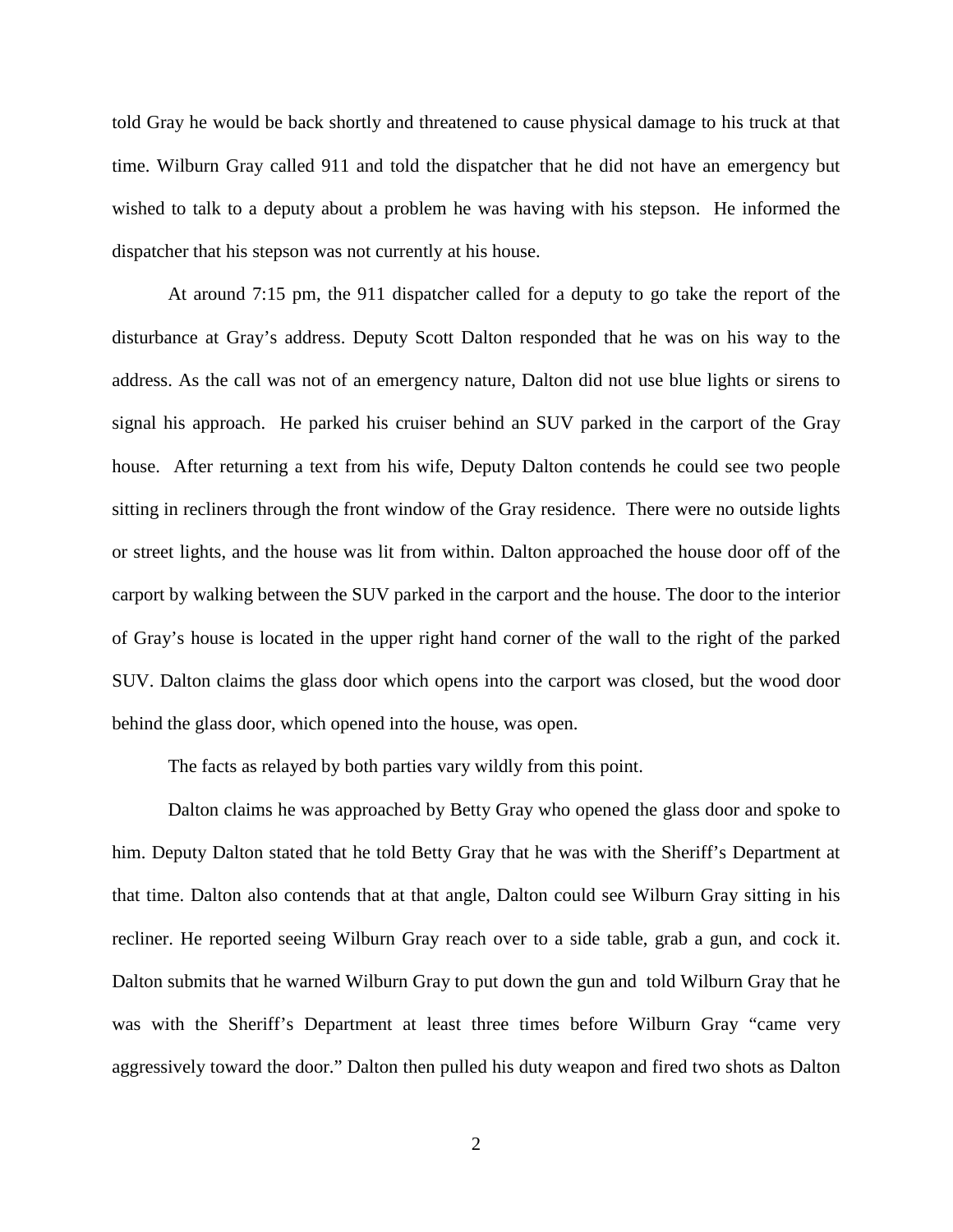was backing away from the carport door. Gray reached around the busted glass door frame and shot at Dalton twice.

Wilburn Gray's version of the facts starts after he called 911 and requested a deputy come out to take his report. Gray contends he heard something outside and assumed it was his stepson returning to damage his pick-up truck. According to Gray, he retrieved his pistol from above his refrigerator where it was kept in a holster and told his wife Betty that he was going to fire a warning shot to scare Ronnie Brown off. When he went to open the glass door into the carport, a bullet shot the glass out of the door. Reflexively, Gray shot his gun. He then heard another officer, later identified as David Harrison, yelling at him to put his gun down. Gray contends he never heard or saw Deputy Dalton before he was arrested. He did not know an officer was in his carport when he went to the door. Gray claims he never heard Dalton say he was with the Sheriff's Department or heard Dalton ask for him to put his weapon down or to get down until after he shot.

Deputy Dalton's dashboard camera recorded the incident. From the angle of the dash cam, however, it is unclear whether Dalton saw or talked with anyone. The only clearly audible statement is Dalton yelling, "Drop the goddamn gun" immediately prior to his shooting his weapon.

 One of Deputy Dalton's shots hit Wilburn Gray's wife, Betty, in the neck. After extensive medical intervention, Betty Sue Gray died on July 29, 2014 of complications from the gunshot wound.

Wilburn Gray was arrested and charged with assault on a police officer and spent December 23 through December 26, 2013, in jail before being afforded a bond.

3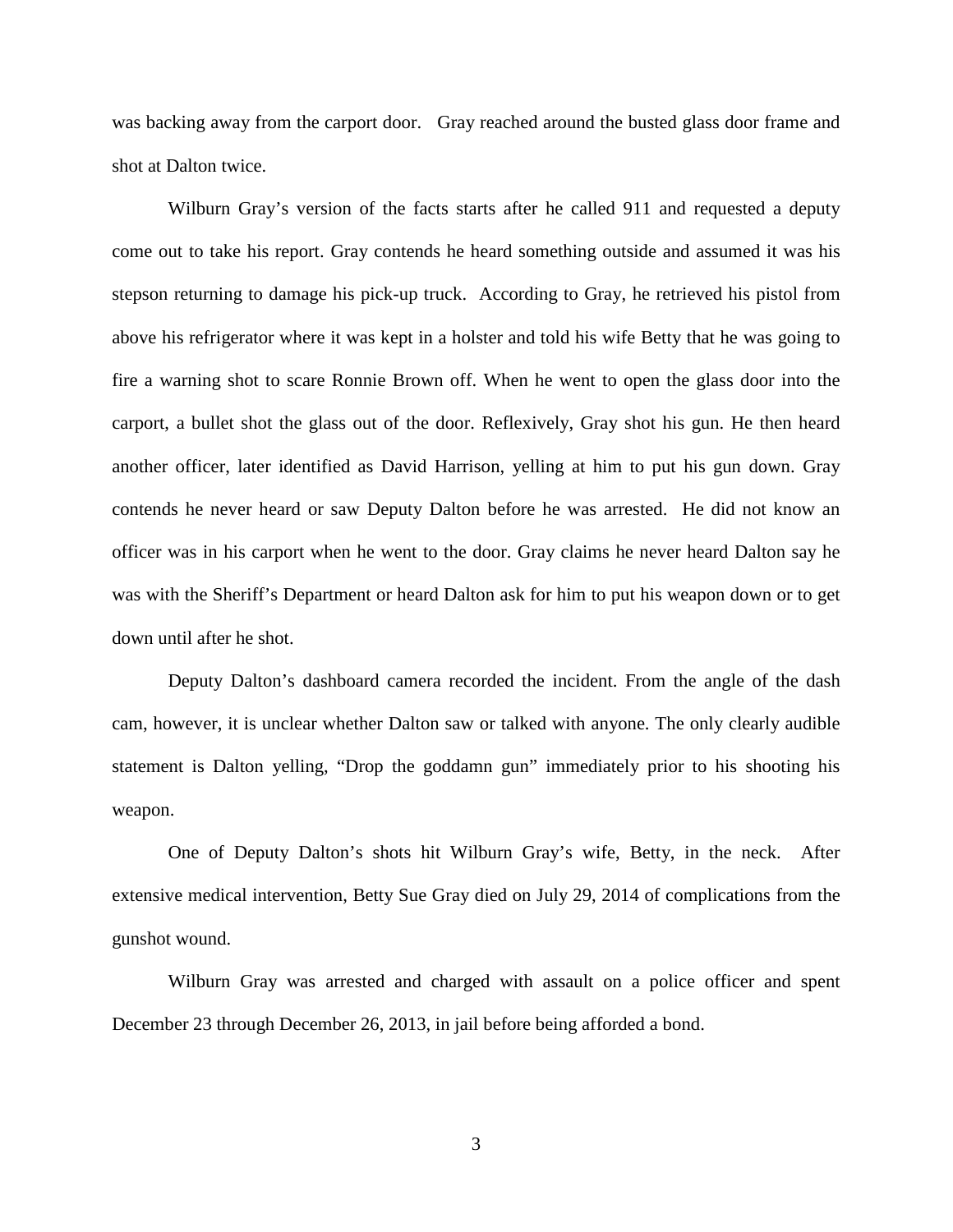Wilburn Gray, Ronnie Brown, and William Brown, on behalf of themselves, The Estate of Betty Sue Gray, and the other wrongful death beneficiaries, filed this lawsuit claiming that the shooting of Betty Gray was an excessive and unnecessary use of deadly force, the Sheriff failed to properly train and supervise Dalton regarding the use of deadly force, and Wilburn was wrongly arrested and detained. After significant discovery, the Defendants filed the Motion for Summary Judgment. Plaintiffs responded, and the motion is ripe for review.

## *Summary Judgment Standard*

Rule 56 provides that "[t]he court shall grant summary judgment if the movant shows that there is no genuine dispute as to any material fact and the movant is entitled to judgment as a matter of law." FED. R. CIV. P. 56(a); *see also Sierra Club, Inc. v. Sandy Creek Energy Assocs., L.P.*, 627 F.3d 134, 138 (5th Cir. 2010). "Where the burden of production at trial ultimately rests on the nonmovant, the movant must merely demonstrate an absence of evidentiary support in the record for the nonmovant's case." *Cuadra v. Houston Indep. Sch. Dist.*, 626 F.3d 808, 812 (5th Cir. 2010) (punctuation omitted). The nonmovant "must come forward with specific facts showing that there is a genuine issue for trial." *Id.* (punctuation omitted). "An issue is material if its resolution could affect the outcome of the action." *Sierra Club, Inc.*, 627 F.3d at 138. "An issue is 'genuine' if the evidence is sufficient for a reasonable jury to return a verdict for the nonmoving party." *Cuadra*, 626 F.3d at 812.

The Court is not permitted to make credibility determinations or weigh the evidence. *Deville v. Marcantel*, 567 F.3d 156, 164 (5th Cir. 2009). When deciding whether a genuine fact issue exists, "the court must view the facts and the inference to be drawn therefrom in the light most favorable to the nonmoving party." *Sierra Club, Inc.*, 627 F.3d at 138. However, "[c]onclusional allegations and denials, speculation, improbable inferences, unsubstantiated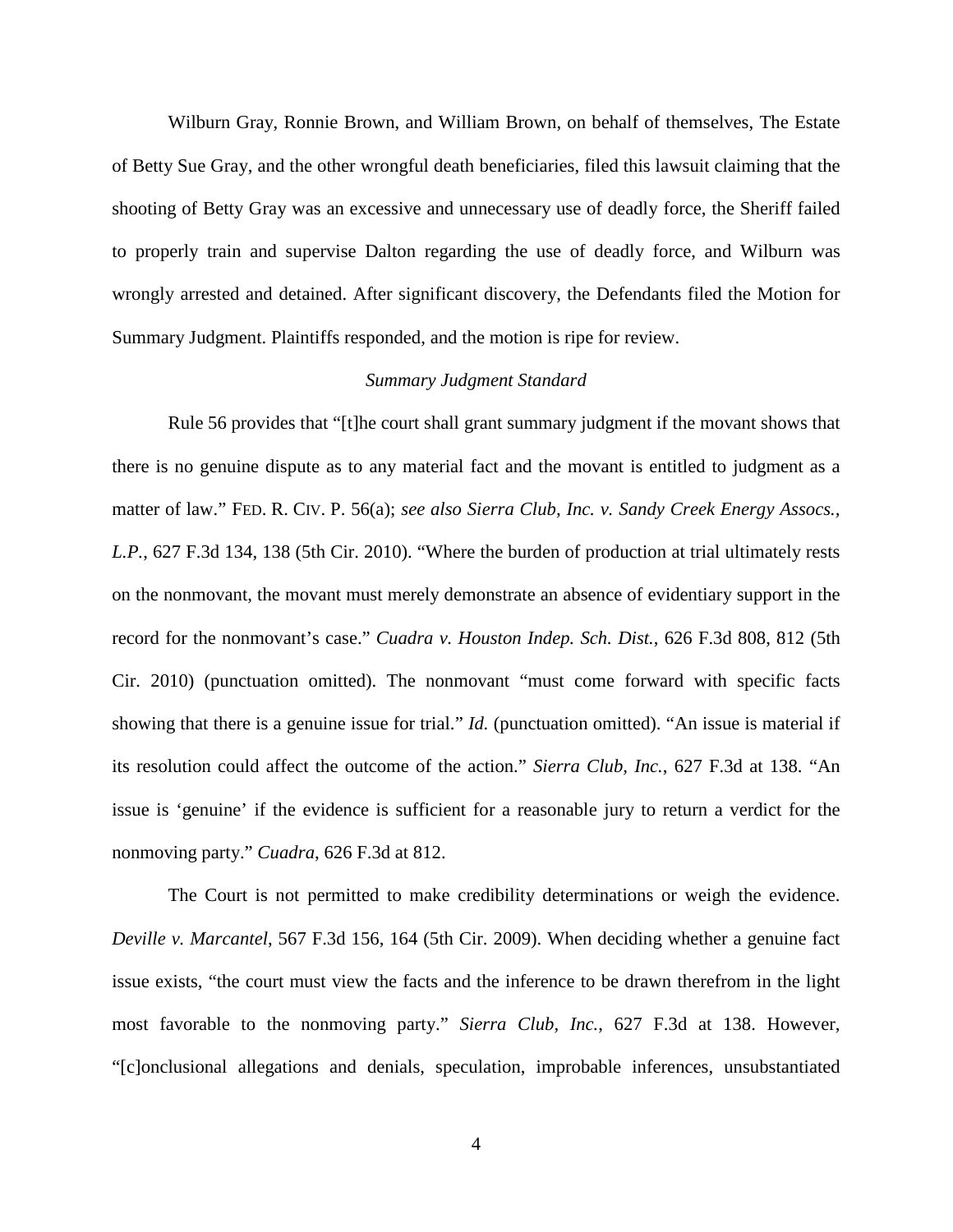assertions, and legalistic argumentation do not adequately substitute for specific facts showing a genuine issue for trial." *Oliver v. Scott*, 276 F.3d 736, 744 (5th Cir. 2002).

## *Discussion and Analysis*

### 1. Fourteenth Amendment Excessive Force Claim against Dalton by the Estate

Dalton, sued in his individual capacity, seeks summary judgment on the basis of qualified immunity as to Plaintiffs' claim of excessive force on behalf of Betty Gray.

Section 1983 provides a remedy "to those who suffer, as a result of state action, deprivation of rights, privileges, or immunities secured by the Constitution and laws of the United States." *White v. Thomas*, 660 F.2d 680, 683 (5th Cir. 1981). Section 1983 claims may be brought against government employees "in their individual or official capacity . . . ." *Goodman v. Harris County*, 571 F.3d 388, 395 (5th Cir. 2009). But individual defendants may rely on the defense of qualified immunity. *Gates v. Tex. Dep't of Protective & Regulatory Servs.*, 537 F.3d 404, 436 (5th Cir. 2008).

Generally, "qualified immunity protects government officials from liability for civil damages insofar as their conduct does not violate clearly established statutory or constitutional rights of which a reasonable person would have known." *Pearson v. Callahan*, 555 U.S. 223, 231, 129 S. Ct. 808, 172 L. Ed. 2d 565 (2009). "Although nominally an affirmative defense, the plaintiff has the burden to negate the defense once properly raised." *Poole v. Shreveport*, 691 F.3d 624, 627 (5th Cir. 2012) (citation omitted).

"[T]he usual summary judgment burden of proof is altered in the case of a qualified immunity defense." *Wolfe v. Meziere*, 566 F. App'x 353, 354 (5th Cir. 2014) (citing *Michalik v. Hermann*, 422 F.3d 252, 262 (5th Cir. 2005); *Bazan ex rel. Bazan v. Hidalgo Cnty.*, 246 F.3d 481, 489 (5th Cir. 2001)). "An officer need only plead his good faith, which then shifts the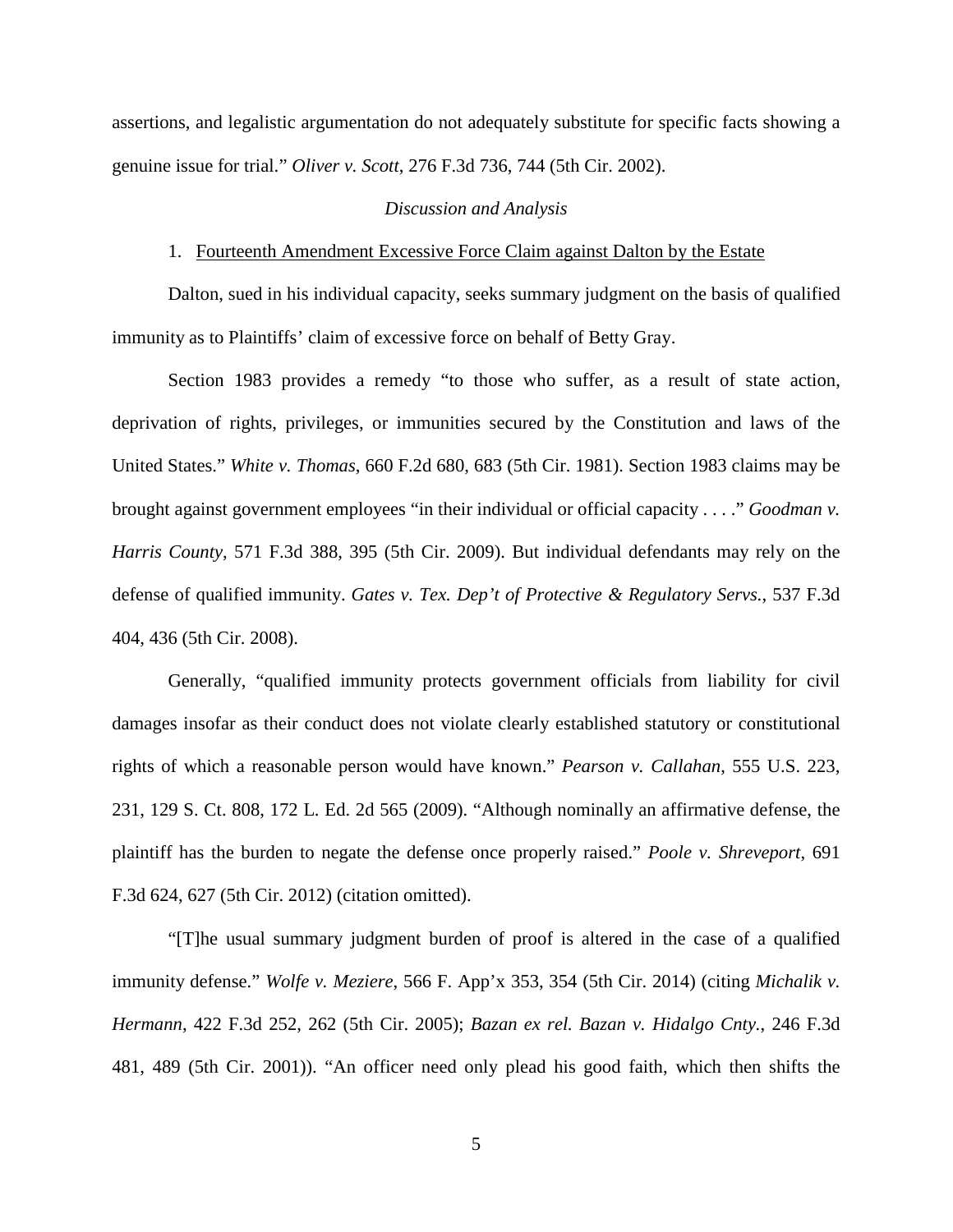burden to the plaintiff, who must rebut the defense by establishing that the officer's allegedly wrongful conduct violated clearly established law." *Id*. The plaintiff "cannot rest on conclusory allegations and assertions but must demonstrate genuine issues of material fact regarding the reasonableness of the officer's conduct." *Id*. "This burden is not satisfied with 'some metaphysical doubt as to the material facts,' by 'conclusory allegations,' by 'unsubstantiated assertions,' or by only a 'scintilla' of evidence." *Little v. Liquid Air Corp.*, 37 F.3d 1069, 1075 (5th Cir. 1994) (en banc) (citations omitted). Although factual controversies are to be resolved in favor of the nonmoving party, the court will do so only "when there is an actual controversy, that is, when both parties have submitted evidence of contradictory facts." *Id*. Accordingly, the court will not, "in the absence of any proof, assume that the nonmoving party could or would prove the necessary facts" to survive summary judgment. *Id*. (citing *Lujan v. National Wildlife Federation*, 497 U.S. 871, 888, 110 S. Ct. 3177, 111 L. Ed. 2d 695 (1990)); *Salazar-Limon v. City of Houston*, 826 F.3d 272, 277 (5th Cir. 2016).

There are two steps in the Court's qualified immunity analysis. First, the Court determines whether the plaintiff "has adduced sufficient evidence to raise a genuine issue of material fact suggesting [the defendant's] conduct violated an actual constitutional right." *Brumfield v. Hollins*, 551 F.3d 322, 326 (5th Cir. 2008). Second, the Court must "consider whether [the defendant's] actions were objectively unreasonable in light of clearly established law at the time of the conduct in question." *Id.* The Court has discretion to address either step first. *Pearson*, 555 U.S. at 236, 129 S. Ct. 808. "The qualified immunity standard gives ample room for mistaken judgments by protecting all but the plainly incompetent or those who knowingly violate the law." *Brumfield*, 551 F.3d at 326 (punctuation omitted).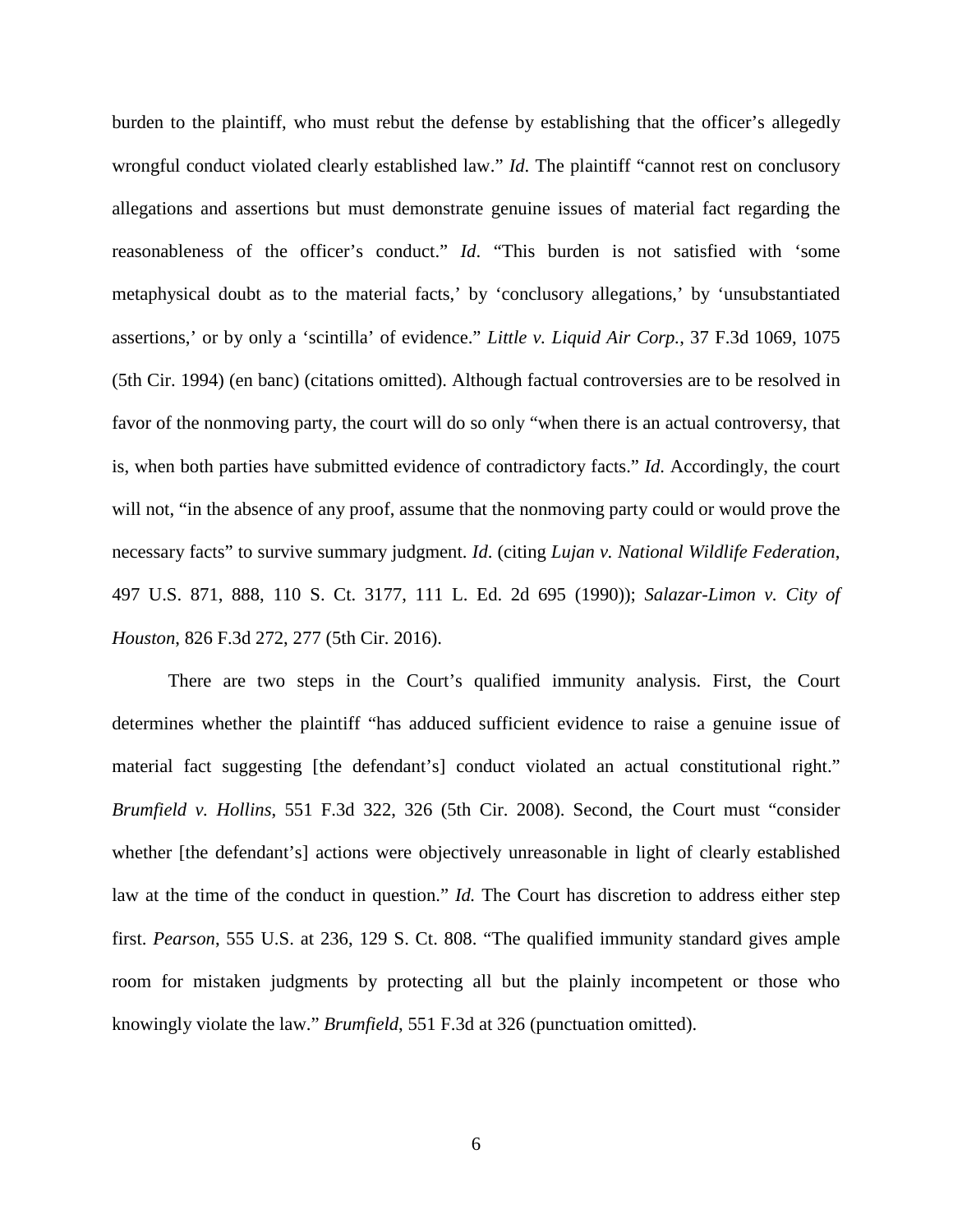A law enforcement officer's use of excessive force in the course of an arrest, investigatory stop, or other "seizure" of a free citizen violates that citizen's constitutional rights under the Fourth Amendment. *Graham v. Connor*, 490 U.S. 386, 394–95, 109 S.Ct. 1865, 104 L.Ed.2d 443 (1989). Whether a Fourth Amendment seizure has occurred is central to the determination of liability arising from police-applied force. "All claims that law enforcement officers have used excessive force—deadly or not—in the course of an arrest, investigatory stop, or other 'seizure' of a free citizen should be analyzed under the Fourth Amendment and its 'reasonableness' standard." *Graham*, 490 U.S. at 395, 109 S. Ct. 1865. However, the Fourth Amendment "reasonableness" standard does not apply to Section 1983 claims which seek remuneration for physical injuries *inadvertently inflicted upon an innocent third party* by police officers' use of force while attempting to seize a perpetrator, because the authorities could not "seize" any person other than one who was a deliberate object of their exertion of force. *Brower v. County of Inyo*, 489 U.S. 593, 596, 109 S. Ct. 1378, 103 L. Ed. 2d 628 (1989). Rather, constitutional tort claims asserted by persons collaterally injured by police conduct who were not intended targets of an attempted official "seizure" are adjudged according to substantive due process norms. *County of Sacramento v. Lewis*, 523 U.S. 833, 118 S. Ct. 1708, 1714–16, 140 L. Ed. 2d 1043 (1998); *United States v. Lanier*, 520 U.S. 259, 272 n. 7, 117 S. Ct. 1219, 137 L. Ed. 2d 432 (1997) (due process component of Fourteenth Amendment is implicated where the right infringed is not covered by another amendment).

The Supreme Court addressed the standard of analysis of such a claim in *County of Sacramento v. Lewis,* 523 U.S. 833, 118 S. Ct. 1708, 140 L. Ed. 2d 1043 (1998). There, the decedent was the passenger on a motorcycle that was involved in a high-speed chase with the police. The chase ended when the motorcycle tipped over; however, the police officer in pursuit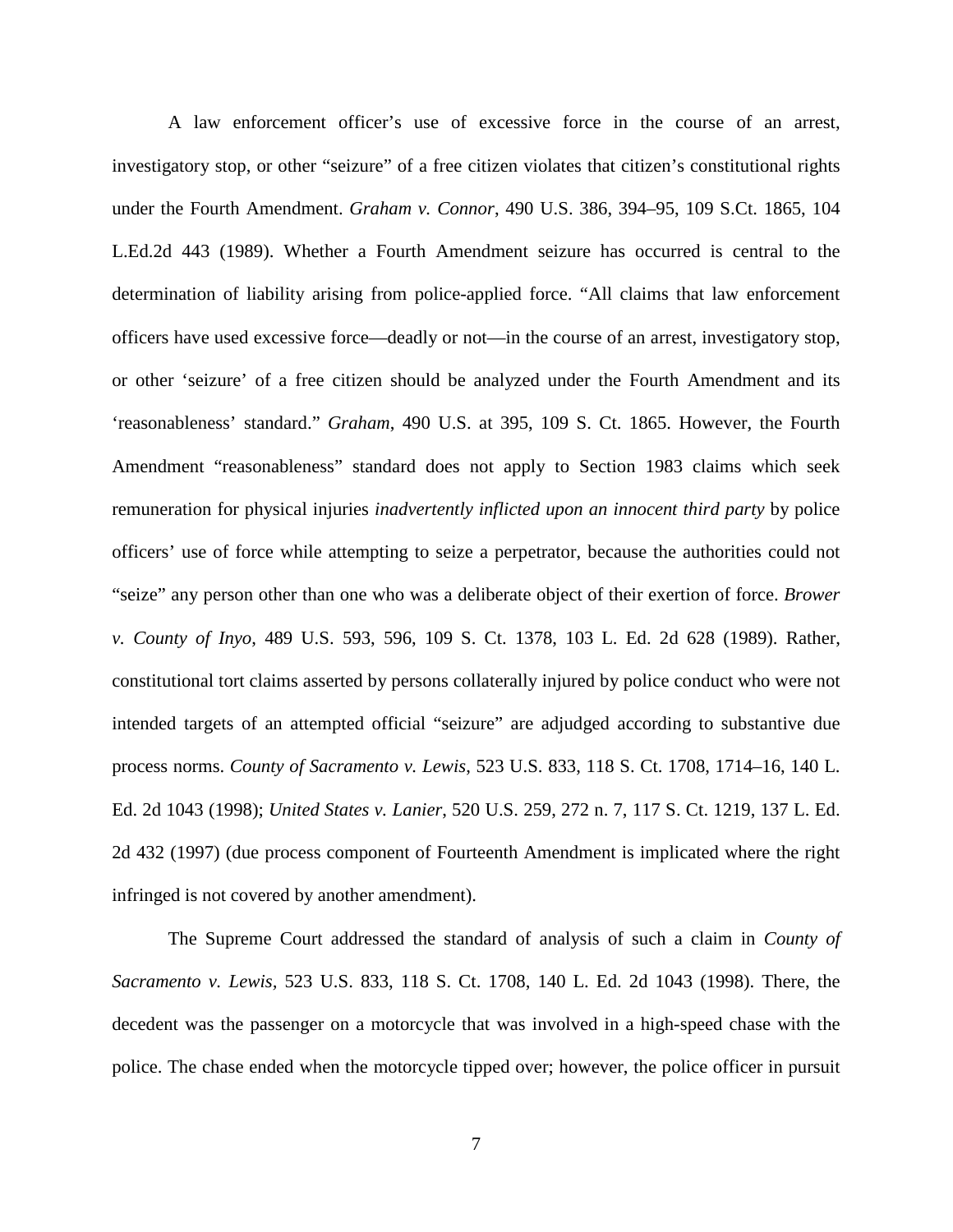of the motorcycle was not able to brake in time to keep from running over the passenger, and the passenger was killed. The parents of the decedent brought a Section 1983 action against the police department for violation of the decedent's Fourteenth Amendment substantive due process rights. *See id.* at 836–37, 118 S. Ct. 1708.

The Supreme Court held that a police officer does not violate substantive due process by causing death through deliberate or reckless indifference to life in a high-speed automobile chase aimed at apprehending a suspected offender; rather, the officer's conduct must "shock the conscience" in order to rise to the level of a due process violation. *See id.* at 854–55, 118 S. Ct. 1708. To determine what "shocks the conscience," the *Lewis* Court compared situations where officials have a reasonable opportunity to deliberate their actions prior to deciding how to proceed, with situations where officials must "act decisively and . . . show restraint at the same moment, and their decisions have to be made 'in haste, under pressure, and frequently without the luxury of a second chance.'" *Id.* at 853, 118 S. Ct. 1708 (quoting *Whitley v. Albers,* 475 U.S. 312, 320, 106 S. Ct. 1078, 89 L. Ed. 2d 251 (1986)). In the first circumstance, the Court provided the example of corrections officials who ignore an inmate's serious medical needs. There, the Court held "deliberate indifference" would amount to culpable conduct:

> As the very term deliberate indifference implies, the standard is sensible only when actual deliberation is practical . . . and in the custodial situation of a prison, forethought about an inmate's welfare is not only feasible but obligatory under a regime that incapacitates a prisoner to exercise ordinary responsibility for his own welfare.

*Id.* at 851, 118 S. Ct. 1708.

In contrast, however, the Court held that a much higher standard of fault than deliberate indifference must be shown where officials quell a prison riot or are "forced to make split-second judgments-in circumstances that are tense, uncertain, and rapidly evolving." *Id.* at 853, 118 S. Ct.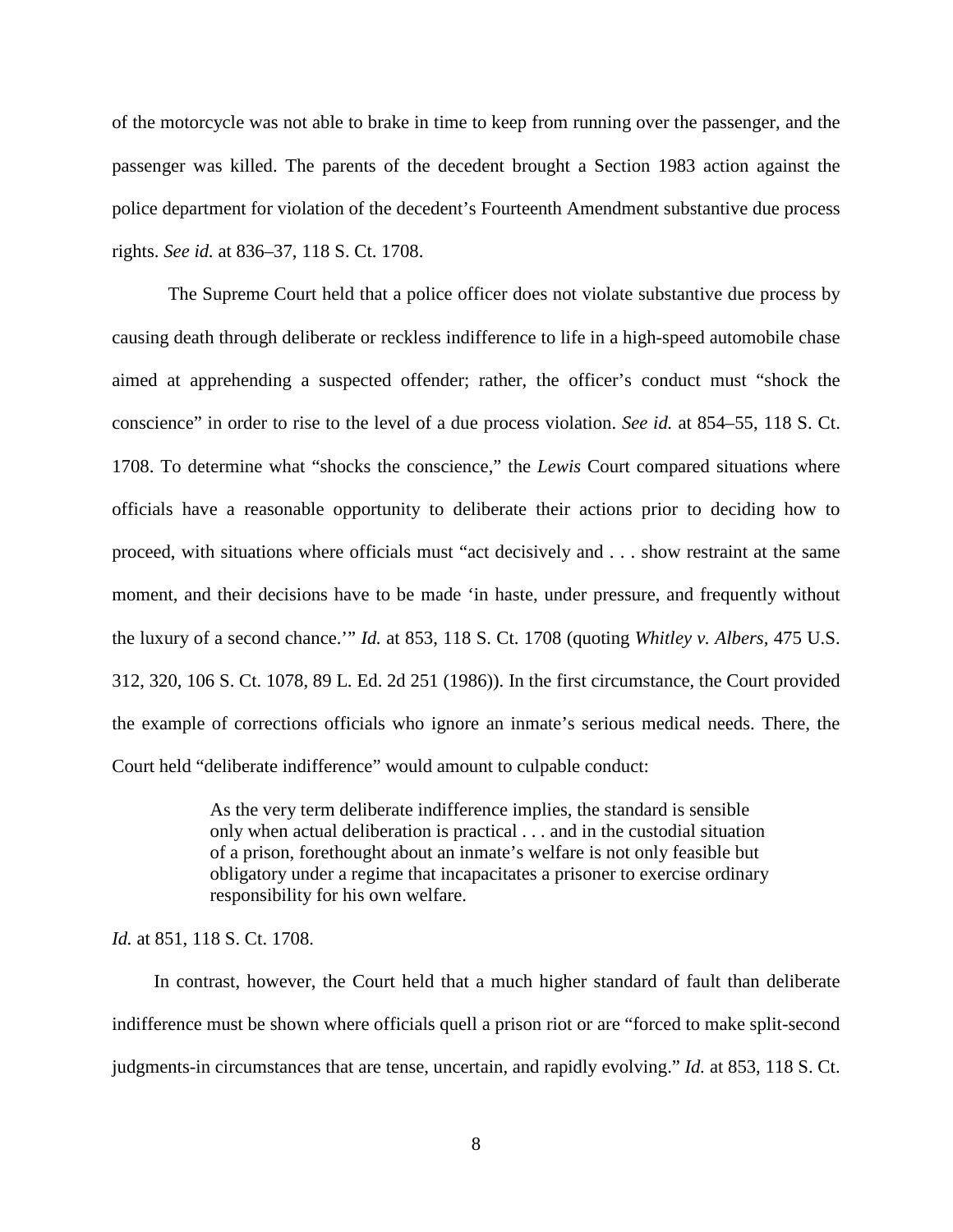1708. In such circumstances, the official's actions "shock the conscience" *only* if force is employed "maliciously and sadistically for the very purpose of causing harm." *Id*., 118 S. Ct. 1708*.; see also Farmer v. Brennan,* 511 U.S. 825, 835–36, 114 S. Ct. 1970, 128 L. Ed. 2d 811 (1994) (malicious or sadistic behavior entails unjustifiable, intentional conduct taken with the direct purpose of harming the victim). The *Lewis* Court held that "when unforeseen circumstances demand an officer's instant judgment, even precipitate recklessness fails to inch close enough to harmful purpose to spark the shock that implicates the 'large concerns of the governors and the governed.'" *Id.* at 853, 118 S. Ct. 1708 (quoting *Daniels v. Williams,* 474 U.S. 327, 332, 106 S. Ct. 662, 88 L. Ed. 2d 662 (1986)). "[H]igh speed chases with no intent to harm the suspects physically or to worsen their legal plight do not give rise to liability under the Fourteenth Amendment, redressible by an action under § 1983." *Id*., 118 S. Ct. 1708. Consequently, the Court affirmed summary judgment in favor of the police officer involved in the lethal chase: "Regardless whether [the police officer's] behavior offended the reasonableness held up by tort law or the balance struck in law enforcement's own codes of sound practice, it does not shock the conscience, and [the officer] [is] not called upon to answer it under § 1983." *Id.* at 855, 106 S. Ct. 662.

Thus, in situations wherein the implicated agents are afforded a reasonable opportunity to deliberate various alternatives prior to electing a course of action, their actions will be deemed conscience-shocking if they were taken with "deliberate indifference" towards the plaintiff's federally protected rights. *Id*. at 851, 118 S. Ct. 1708. In contrast, in a rapidly evolving, fluid, and dangerous predicament which precludes the luxury of calm and reflective pre-response deliberation, public servants' reflexive actions "shock the conscience" only if they involve force employed "maliciously and sadistically for the very purpose of causing harm" rather than "in a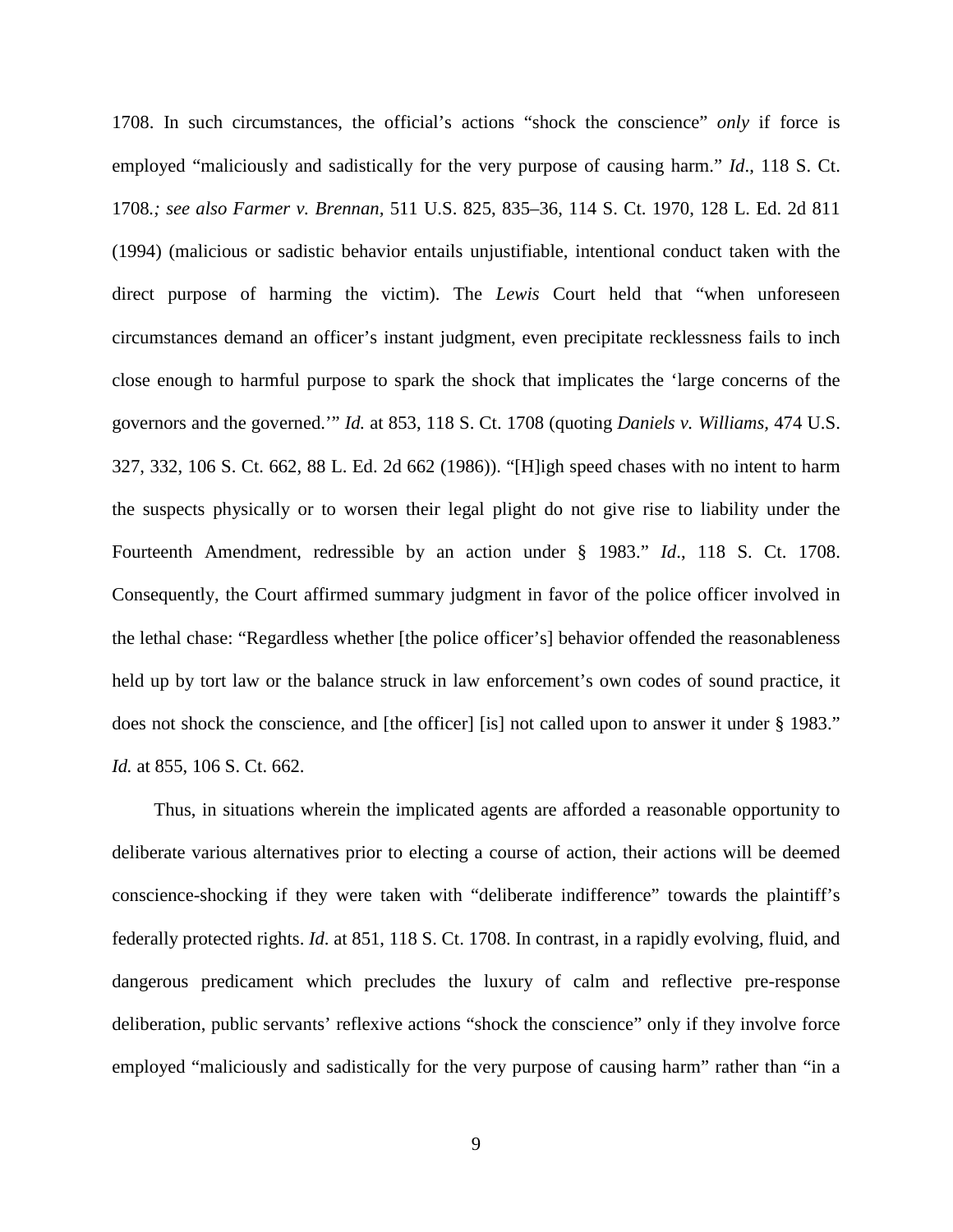good faith effort to maintain or restore discipline[.]" *Id*. at 853, 118 S. Ct. 1708 (citation omitted).

The Court finds that the situation involving Deputy Dalton, Wilburn Gray, and Betty Sue Gray falls into the latter category of predicaments. *See McClendon v. City of Columbia*, 305 F.3d 314 (5th Cir. 2002) (acknowledging *Lewis*'s scale of culpability and attendant due process standards). The dash camera clock shows that less than thirty seconds elapses between Deputy Dalton approaching the carport door and Wilburn Gray admittedly coming toward the glass door with a loaded weapon and opening the glass door into the carport where the officer was. Deputy Dalton did not have minutes, hours, days or months to deliberate his actions. This situation is the very definition of a "rapidly evolving, fluid, and dangerous predicament which precludes the luxury of calm and reflective pre-response deliberation." *Id.*, 118 S. Ct. 1708; *but see Brown v. Nationsbank*, 188 F.3d 579 (5th Cir. 1999). Actual deliberation in this situation was not practical.

Because the events in this case are more akin to the rapidly evolving situation as presented in *Lewis*, the correct standard for application in this due process context is whether Deputy Dalton's actions shock the conscience by employing force maliciously and sadistically for the very purpose of causing harm rather than in a good faith effort to maintain or restore discipline. *Id*. at 853, 118 S. Ct. 1708.

There is no proof in the record that Deputy Dalton's actions were maliciously or sadistically applied, taken with the direct purpose of harming Betty Gray. *See Farmer*, 511 U.S. at 835-36, 114 S. Ct. 1970) (malicious or sadistic behavior entails unjustifiable, intentional conduct taken with the direct purpose of harming the victim); *Pena v. Givens*, 637 F. App'x 775, 783 (5th Cir. 2015) (using the "malice" standard for Fourteenth Amendment substantive due process claim brought on behalf of a patient who died at a state-run psychiatric emergency room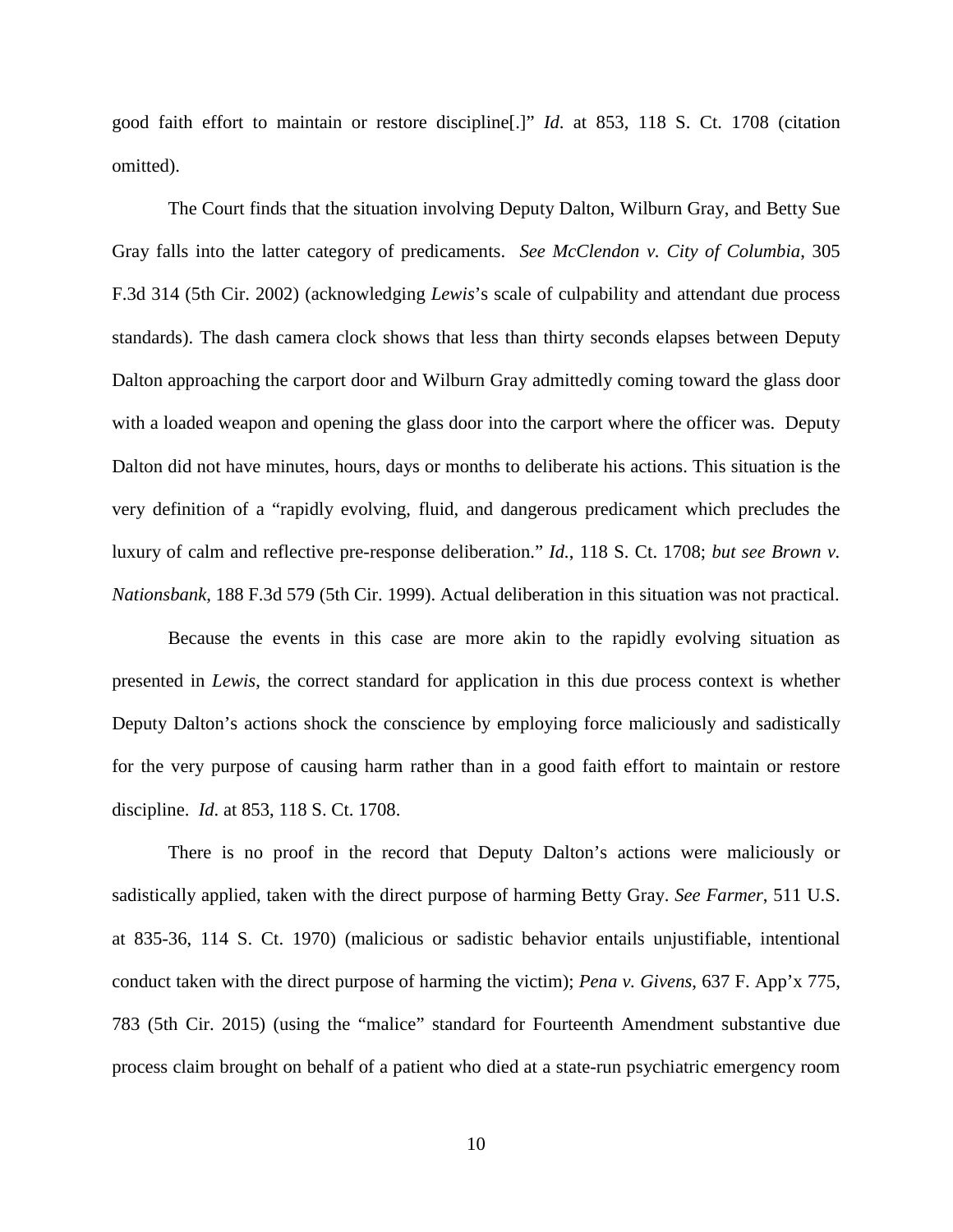while actively resisting treatment). While the outcome of the events of December 23 is tragic, there is no indication from the record that Dalton's actions were intentionally aimed to harming Betty Gray. On the record presented, no reasonable jury could conclude that Dalton's actions were "inspired by malice rather than merely careless or unwise excess of zeal." *Petta v. Rivera*, 143 F.3d 895, 901-02 n.5 (5th Cir. 1998); *see also Lewis,* 523 U.S. at 848, 118 S. Ct. 1708. Therefore, Plaintiffs have failed to put forth evidence of an element of their claim, i.e., that Deputy Dalton's actions shock the conscience because he maliciously or sadistically applied force for the very purpose of causing harm to Betty Gray. Plaintiffs' Fourteenth Amendment substantive due process claim fails.

## 2. Fourth Amendment Illegal Arrest and Detention Claim against Dalton by Wilburn **Gray**

Wilburn Gray also suggests that Defendants deprived him of his Fourth Amendment right to be free from unreasonable seizure or arrest without probable cause. In particular, Gray argues that while he was held at the Alcorn County Jail from December 23 until December 26, no judicial hearing was held on probable cause, and the grand jury was never presented his aggravated assault charge. Therefore, with no indictment or judicial hearing confirming there was probable cause for his arrest, Gray contends his constitutional rights were violated. Defendants contend that because probable cause existed to arrest Gray, and Plaintiffs presented no evidence that Dalton was personally involved with the detention of Gray from December 23 through 26, Dalton did not unlawfully seize or detain Wilburn Gray.

It is clearly established Fourth Amendment law that an arrest must be based on probable cause. *Bosarge v. Mississippi Bureau of Narcotics*, 796 F.3d 435, 442 (5th Cir. 2015). Conversely, "[p]robable cause is a defense to a § 1983 claim based on an alleged false arrest." *Pfannstiel v. City of Marion*, 918 F.2d 1178, 1183 (5th Cir. 1990). Therefore, "[t]o ultimately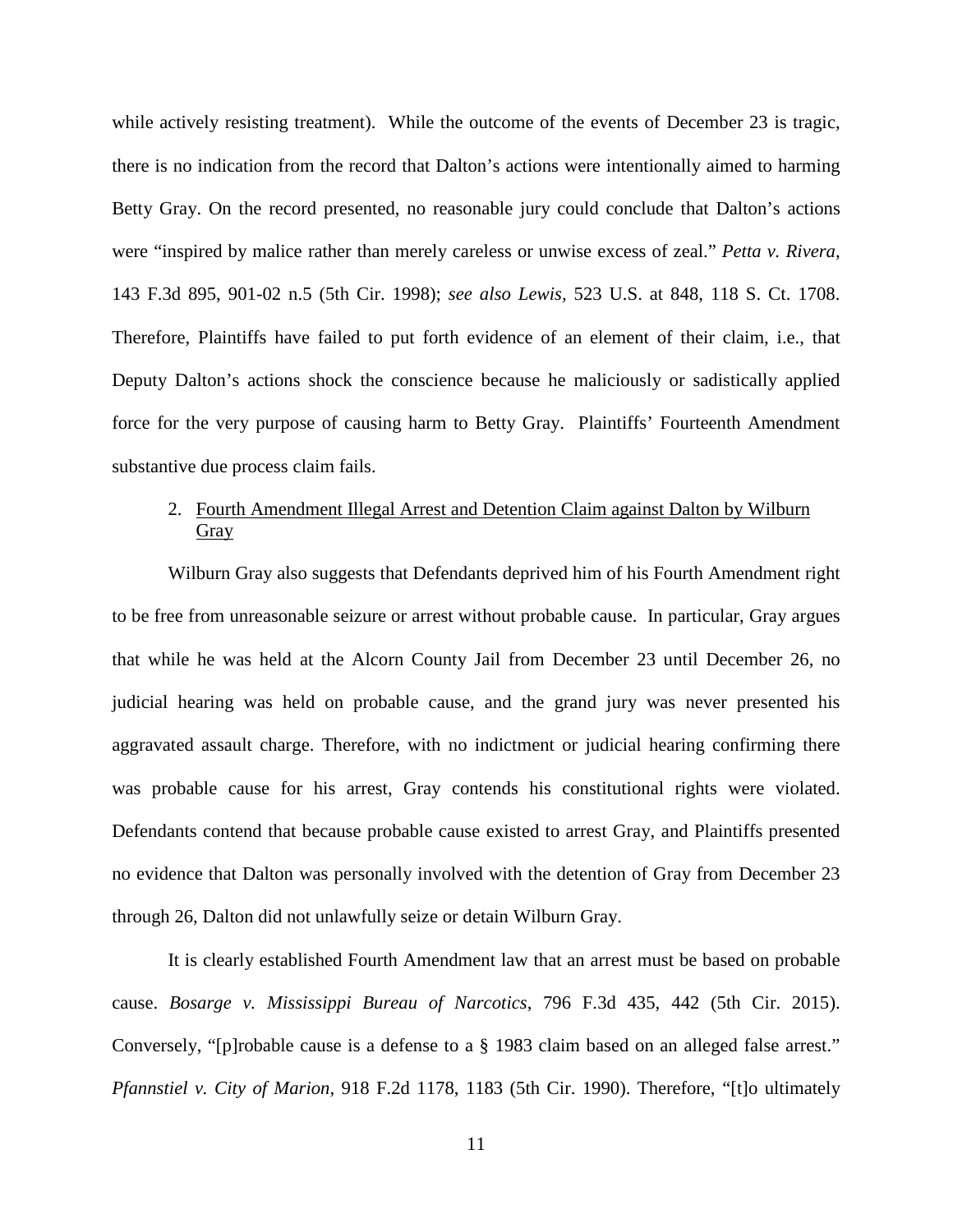prevail on his section 1983 false arrest/false imprisonment claim, [Gray] must show that [Dalton] did not have probable cause to arrest him." *Haggerty v. Texas Southern Univ.*, 391 F.3d 653, 655 (5th Cir. 2004) (citing *Brown v. Lyford*, 243 F.3d 185, 189 (5th Cir. 2001) ("The 'constitutional torts' of false arrest . . . and false imprisonment . . . require a showing of no probable cause.")); *Maier v. Green*, 485 F. Supp. 2d 711, 716 (W.D. La. 2007) ("[I]f there was probable cause for the arrest, a claim for false arrest is not viable.") (citations omitted). "Probable cause exists 'when the totality of the facts and circumstances within a police officer's knowledge at the moment of arrest are sufficient for a reasonable person to conclude that the suspect had committed or was committing an offense.'" *Haggerty*, 391 F.3d at 655 (quoting *Glenn v. City of Tyler*, 242 F.3d 307, 313 (5th Cir. 2001)).

Gray was arrested for aggravated assault on a police officer in the line of duty pursuant to Mississippi Code Section 97-3-7(2)(b). That statute states that a "person is guilty of aggravated assault if he (i) attempts to cause serious bodily injury to another, or causes such injury purposely, knowingly or recklessly under circumstances manifesting extreme indifference to the value of human life" or "(ii) attempts to cause or purposely or knowingly causes bodily injury to another with a deadly weapon or other means likely to produce death or serious bodily harm." MISS. CODE. ANN. § 97-3-7(2)(b) (i-ii).

It is undisputed that Wilburn Gray discharged his weapon on the evening of December 23 toward Sheriff's Deputy Scott Dalton. While there may be some question as to Wilburn Gray's intent in firing the weapon, the officer was reasonable in believing that Gray was actively trying to assault him. *See Haggerty*, 391 F.3d at 655 (analyzing the facts and circumstances within the police officer's knowledge at the moment of arrest to determine probable cause). Accordingly, probable cause existed to support Gray's arrest for aggravated assault on a police officer. *See*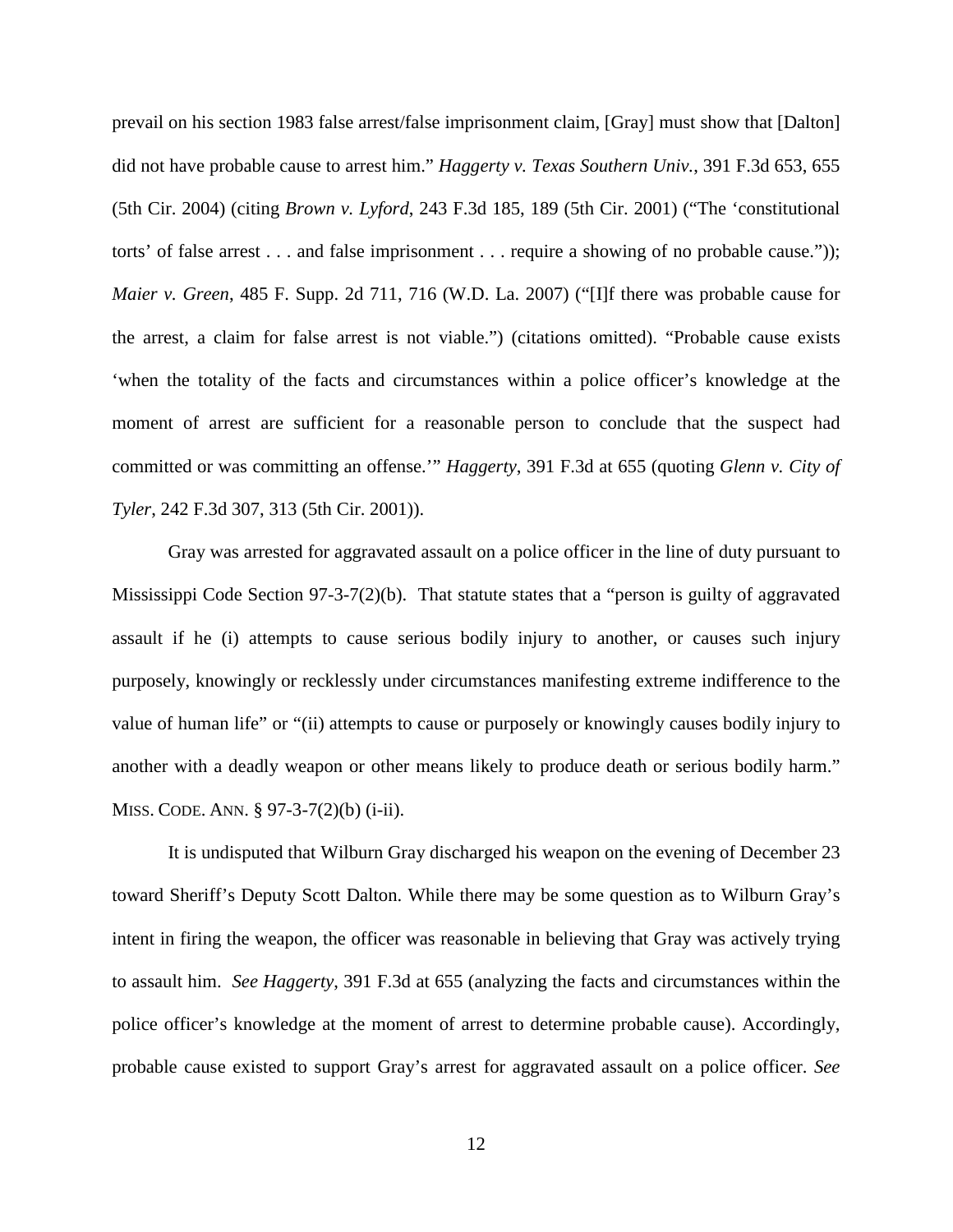*Harris v. State of Mississippi*, 970 So. 2d 151, 156 (Miss. 2007) (finding evidence to support conviction of aggravated assault where defendant discharged his weapon only with intent to scare or in warning). Therefore, the arrest was reasonable, and the Fourth Amendment arrest claim against Deputy Dalton fails.

Defendants assert that Dalton was not personally involved in the detention of Gray from December 23 through 26 without probable cause hearing. However, as the arresting officer, Dalton was responsible for ensuring the arrestee was promptly brought before a magistrate. MISS. CODE ANN. § 99-3-17 ("Every person making an arrest shall take the offender before the proper officer without unnecessary delay for examination of his case"); *Jones v. Lowndes County, Miss.*, 678 F.3d 344, 351 (5th Cir. 2012). In 1975, the Supreme Court held that the Fourth Amendment requires a fair determination of probable cause to be made "promptly after arrest." *Gerstein v. Pugh*, 420 U.S. 103, 125, 95 S. Ct. 854, 43 L. Ed. 2d 54 (1975). Sixteen years later, the Court endeavored "to articulate more clearly" what the Fourth Amendment required. *Cnty. of Riverside v. McLaughlin*, 500 U.S. 44, 56, 111 S. Ct. 1661, 114 L. Ed. 2d 49 (1991). This caselaw created two distinct presumptions. "Judicial determinations of probable cause within 48 hours of arrest will, as a general matter, comply with the promptness requirement of *Gerstein*" *id.*; *see also Powell v. Nevada*, 511 U.S. 79, 83, 114 S. Ct. 1280, 128 L. Ed. 2d 1 (1994), and the burden of showing otherwise falls to the person arrested. *McLaughlin*, 500 U.S. at 56, 111 S. Ct. 1661. In evaluating such contentions, "courts must allow a substantial degree of flexibility." *Id*. Beyond 48 hours, "the calculus changes." *Id.* at 57, 111 S. Ct. 1661. In that situation, "the burden shifts to the government to demonstrate the existence of a bona fide emergency or other extraordinary circumstance." *Id*.; *Brown v. Sudduth*, 675 F.3d 472, 477 (5th Cir. 2012).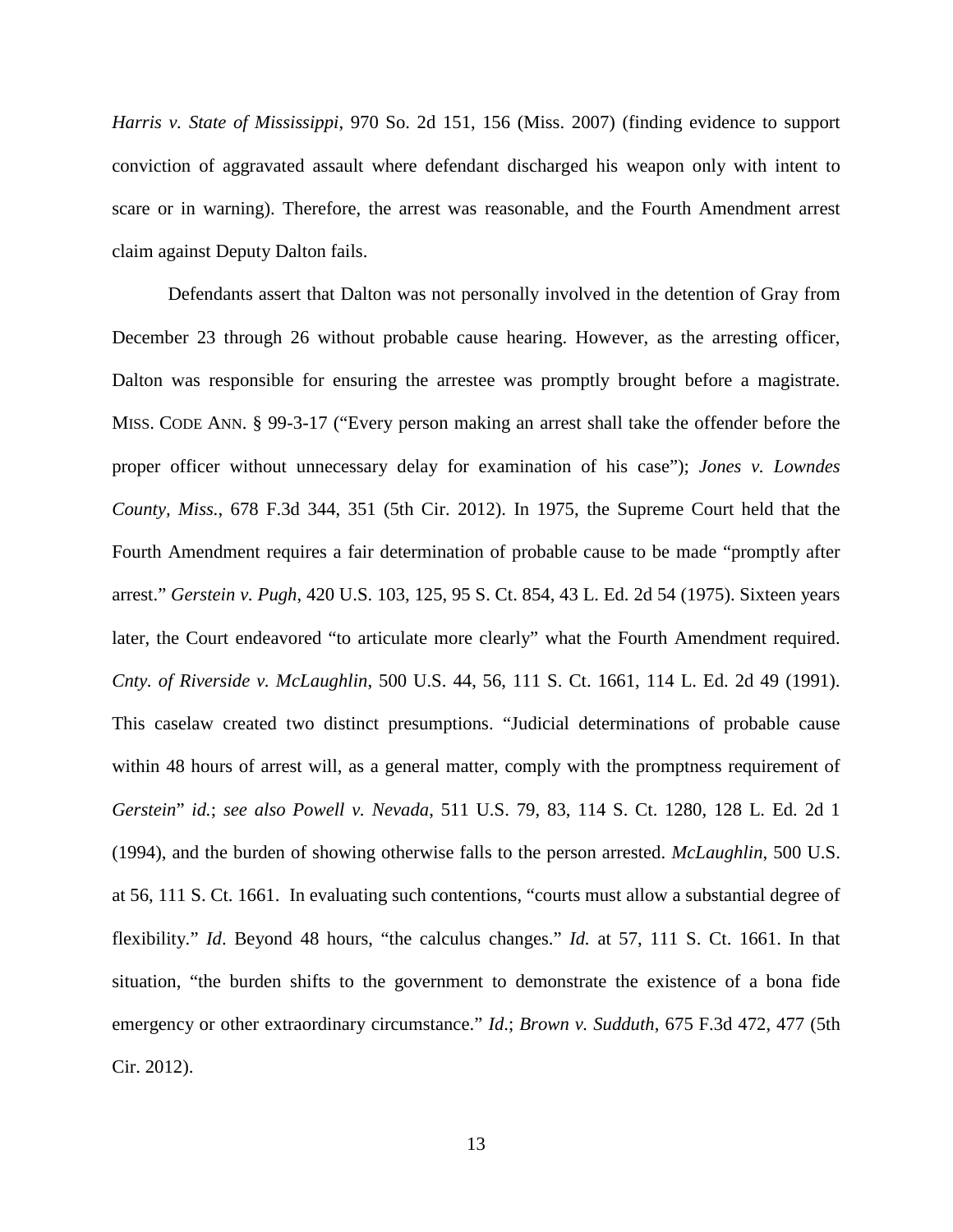The undisputed facts show that Gray was held for more than 48 hours without a probable cause hearing. Accordingly, it is the Defendant's burden to demonstrate that there existed a "bona fide emergency or other extraordinary circumstance" to explain the time spent incarcerated without a probable cause determination over 48 hours. *McLaughlin*, 500 U.S. at 57, 111 S. Ct. 1661. Deputy Dalton has provided no explanation for the delay, other than to assert his right to qualified immunity in this instance.

There is a clearly established right in this instance and the undisputed facts show that right to a probable cause hearing within a reasonable amount of time was violated. *Lytle v. Bexar Cnty., Tex.*, 560 F.3d 404, 410 (5th Cir. 2009). The second step of the qualified immunity analysis requires an analysis of whether the defendant's conduct was objectively reasonable. Because there has been no factual development of the steps Deputy Dalton took or the reasons for the delay for the probable cause hearing, the Court denies without prejudice the request for qualified immunity. *See Jones*, 678 F.3d at 351 (affirming the district court's denial of qualified immunity until a factual record developed).

#### 3. Failure to Train against the County and Sheriff

Plaintiffs next claim that Sheriff Charles Rinehart and Alcorn County "failed to provide adequate training and supervision to its officers" regarding the use of deadly force. In particular, Plaintiffs take issue with the Alcorn County Sheriff's Department's failure to adopt a policy that addresses the use of deadly force in the presence of third parties.

A municipality, or county in this instance, is liable only for acts directly attributable to it "through some official action or imprimatur." *Piotrowski v. City of Houston*, 237 F.3d 567, 578 (5th Cir. 2001); *Monell v. Dep't of Soc. Servs.*, 436 U.S. 658, 694, 98 S. Ct. 2018, 56 L. Ed. 2d 611 (1978) (establishing that a city is not liable under Section 1983 on the theory of respondeat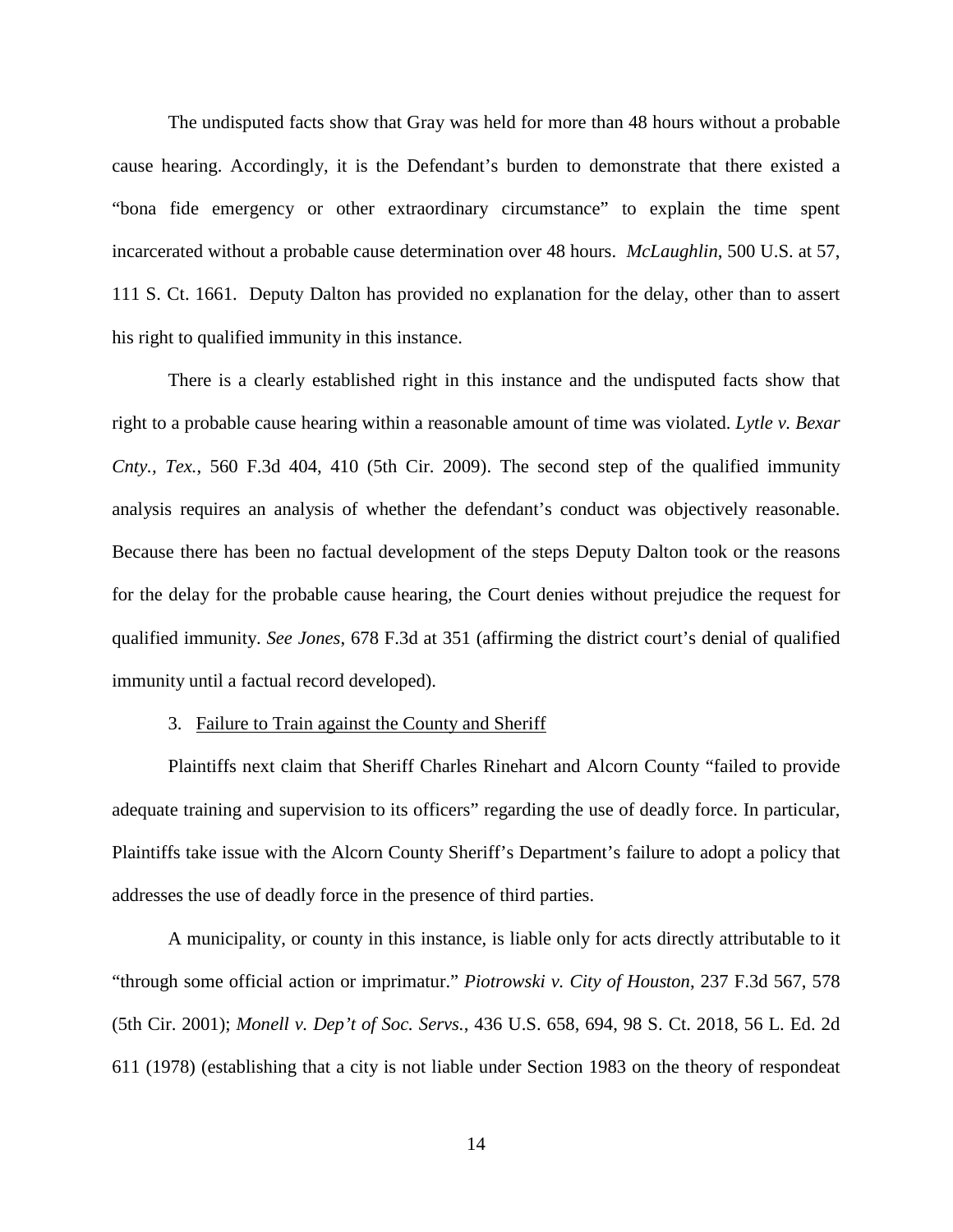superior). As is well established, every *Monell* claim requires "an underlying constitutional violation." *Kitchen v. Dallas County, Tex.*, 759 F.3d 468, 483 (5th Cir. 2014); *see also Whitley v. Hanna*, 726 F.3d 631, 648 (5th Cir. 2013) ("[I]nadequate supervision, failure to train, and policy, practice or custom claims fail without an underlying constitutional violation."); *Doe ex rel. Magee v. Covington Cnty. Sch. Dist. ex rel. Keys*, 675 F.3d 849, 866–67 (5th Cir. 2012). Thus, because the Court has found no underlying constitutional violation for excessive force by Deputy Dalton under the Fourteenth Amendments, Plaintiffs' failure to train claim must fail as well.

#### 4. State Law Claims

Plaintiffs asserted several state law claims. Plaintiffs conceded their state law negligence, negligent infliction of emotional distress, and supervisory liability claims. However, Plaintiffs are still pursuing their wrongful death, gross negligence, and intentional infliction of emotional distress claims. Defendants contend they are exempt under the Mississippi Tort Claims Act from liability, or alternatively, that they are entitled to an on the merits dismissal.

The Mississippi Tort Claims Act provides immunity to government entities and employees that act within the course and scope of employment duties. Mississippi Code Section 11–46–9(1)(c) provides in pertinent part:

A governmental entity and its employees acting within the course and scope of their employment or duties shall not be liable for any claim . . . [a]rising out of any act or omission of an employee of a governmental entity engaged in the performance or execution of duties or activities relating to police or fire protection unless the employee acted in reckless disregard of the safety and well-being of any person not engaged in criminal activity at the time of the injury.

This Court has stated that "[a]pparent in the language [of Miss.Code Ann. § 11–46–9] is that those officers who act within the course and scope of their employment, while engaged in the performance of duties relating to police protection, without reckless disregard for the safety and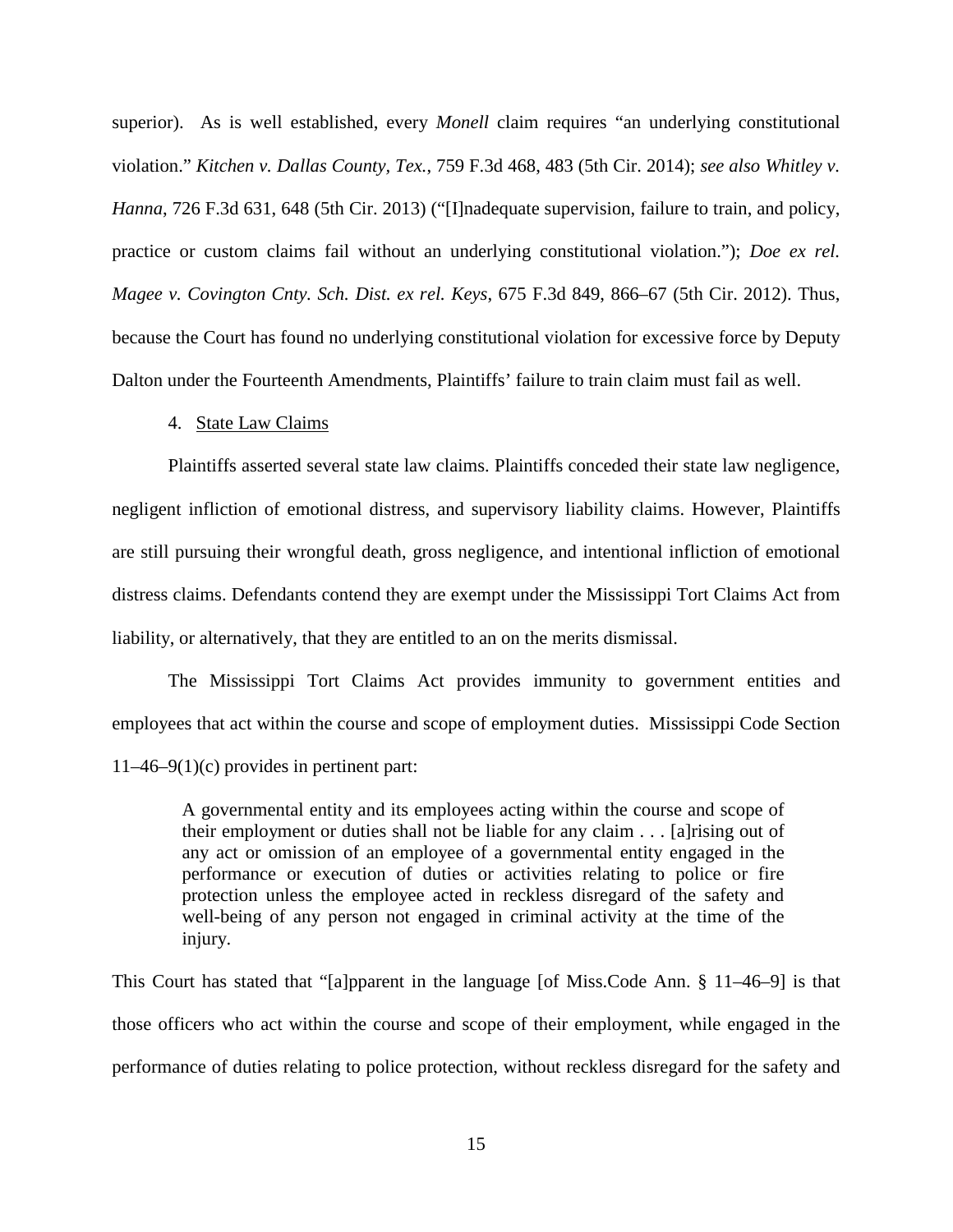well being of others, will be entitled to immunity." *McGrath v. City of Gautier*, 794 So. 2d 983, 985 (Miss. 2001). Indeed, the Mississippi Supreme Court noted that "[t]he purpose of Miss. Code Ann. § 11–46–9 is to 'protect law enforcement personnel from lawsuits arising out of the performance of their duties in law enforcement, with respect to the alleged victim.'" *Maldonado*, 768 So. 2d at 909 (quoting *City of Jackson v. Perry*, 764 So. 2d 373, 376 (Miss. 2000)).

The Mississippi Court has defined reckless disregard as "a higher standard than gross negligence and 'embraces willful or wanton conduct which requires knowingly and intentionally doing a thing or wrongful act.'" *Collins v. Tallahatchie Cty.*, 876 So. 2d 284, 287 (Miss. 2004) (quoting *Turner v. City of Ruleville*, 735 So. 2d 226, 230 (Miss. 1999)). "It typically involves a conscious indifference to consequences, and almost a willingness that harm should follow." *City of Jackson v. Shavers*, 97 So. 3d 686, 688 (Miss. 2012) (citing *Maye v. Pearl River Cty.*, 758 So. 2d 391, 394 (Miss. 1999)). "Reckless disregard is found where there is a deliberate disregard of an unreasonable risk and a high probability of harm." *Id*. (citing *City of Laurel v. Williams*, 21 So. 3d 1170, 1175 (Miss. 2009)). In analyzing whether the actions of law enforcement officers amount to reckless disregard of the safety and well-being of others, the Mississippi Supreme Court has held that "the nature of the officers' actions is judged on an objective standard with all the factors that they were confronted with, taking into account the fact that the officers must make split-second decisions." *Phillips v. Miss. Dep't of Pub. Safety*, 978 So. 2d 656, 661 (Miss. 2008); *Hinds County v. Burton*, 187 So. 3d 1016, 1022 (Miss. 2016). Also, "[t]he 'reasonableness' of a particular use of force must be judged from the perspective of a reasonable officer on the scene, rather than with the 20/20 vision of hindsight." *Id*. (quoting *Graham v. Connor*, 490 U.S. 386, 396, 109 S. Ct. 1865, 1872, 104 L. Ed. 2d 443 (1989)).